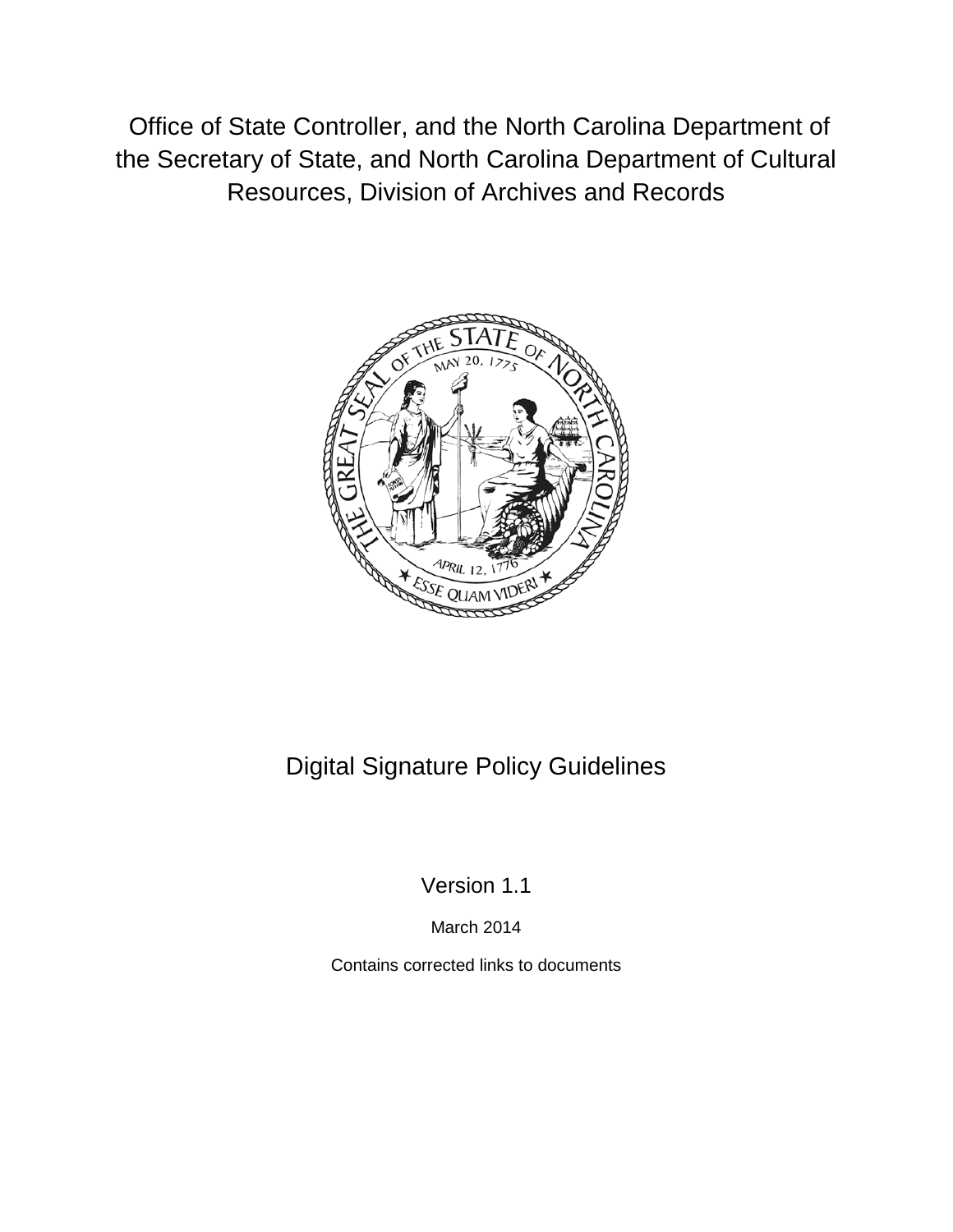# **Table of Contents**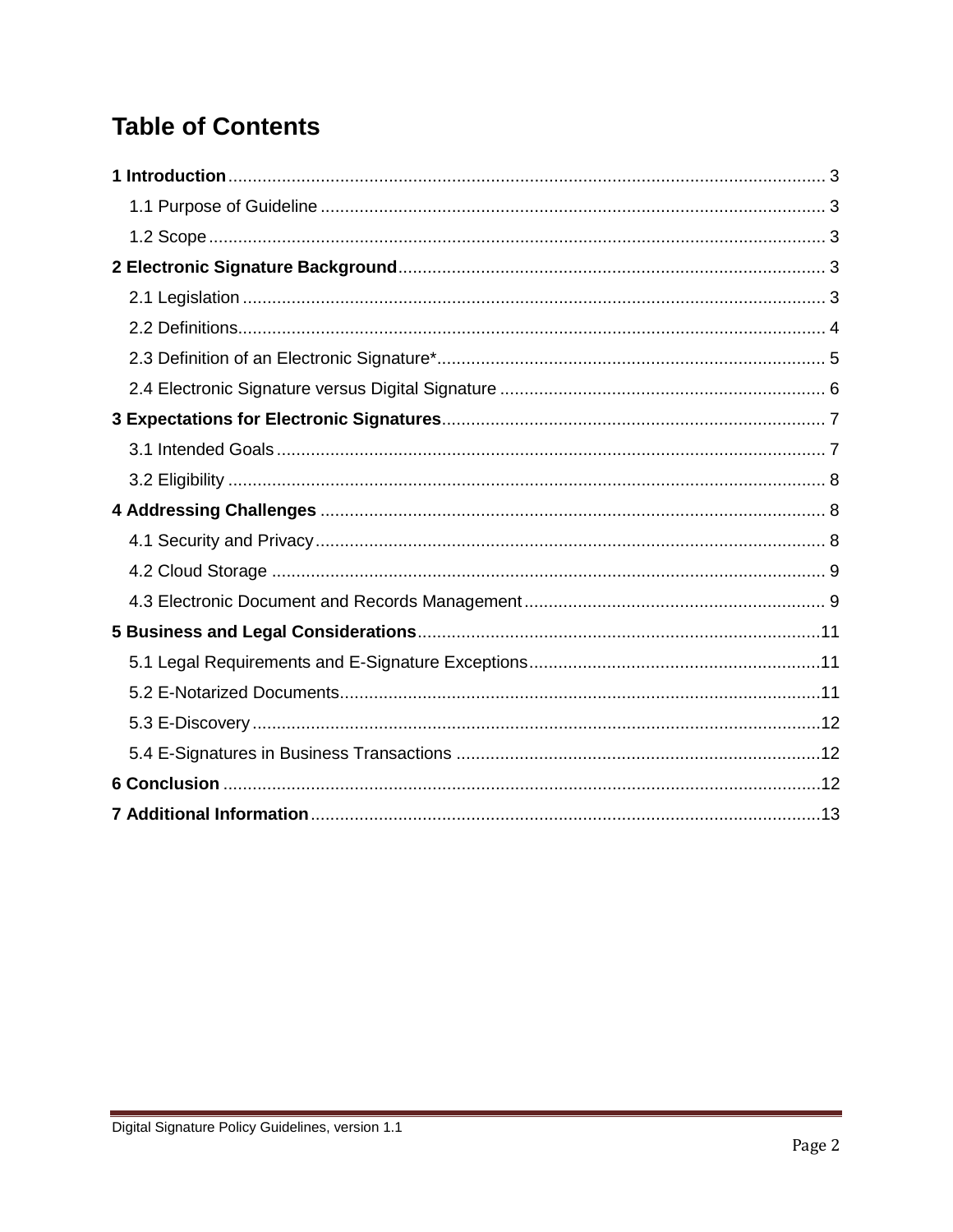## <span id="page-2-0"></span>**1 Introduction**

### <span id="page-2-1"></span>**1.1 Purpose of Guideline**

This document serves as a policy guide for the use of electronic signatures. It provides information on the following:

- State and Federal legislation on the use of electronic records and e-signatures
- Definition of e-signatures
- Expectations and goals for instituting an e-signature system
- Potential challenges including security and privacy; cloud storage; and electronic records management
- Business and legal considerations

#### <span id="page-2-2"></span>**1.2 Scope**

This document serves to provide guidance on e-signature initiatives pursuant to the laws of North Carolina. This document speaks more generally to the use of e-signatures and does not reference a specific product or current contract with a third-party vendor. These guidelines apply to the following government entities: Executive Branch agencies, non-state agencies such as the University of North Carolina system and member campuses, instructional components of the Department of Public Instruction and the North Carolina Community College system, as well as local and municipal governments.

## <span id="page-2-3"></span>**2 Electronic Signature Background**

#### <span id="page-2-4"></span>**2.1 Legislation**

Federal and state legislation on electronic signatures spans more than a decade and has evolved as technology changed. In 1998, the North Carolina state legislature passed the Electronic Commerce Act to facilitate "electronic commerce with public agencies and regulate the application of electronic signatures when used in commerce with public agencies." <sup>[1](#page-2-5)</sup> In 1999, the Uniform Law Commission proposed the Uniform Electronic Transactions Act (UETA), to give legal recognition to electronic signatures. The act states, "if a law requires a signature, an electronic signature satisfies the law provided it complies with the provisions of this Article."<sup>[2](#page-2-6)</sup> In 2000, the North Carolina legislature, along with 46 other states, enacted UETA.

On June 30, 2000, the U.S. Congress passed the Electronic Signatures in Global and National Commerce Act (E-SIGN). E-SIGN states that a contract or signature "may not be denied legal effect, validity, or enforceability solely because it is in electronic form."<sup>[3](#page-2-7)</sup> On the federal level, this act gives electronic signatures the same legal validity as handwritten signatures.

In more recent legislation, North Carolina Session Law 2011-145, House Bill 200 6A.18, effective October 1, 2011, gave the Office of State Controller the task of planning, developing,

 $\overline{\phantom{a}}$ 

<span id="page-2-7"></span><span id="page-2-6"></span>

<span id="page-2-5"></span><sup>&</sup>lt;sup>1</sup> Electronic Commerce Act (1998-127, s. 1.)<br><sup>2</sup> Uniform Electronic Transactions Act. (2000-152, s. 1.)<br><sup>3</sup> ESIGN, Pub.L. 106-229, 14 Stat. 464, enacted June 30, 2000, 15 U.S.C. ch.96

Digital Signature Policy Guidelines, version 1.1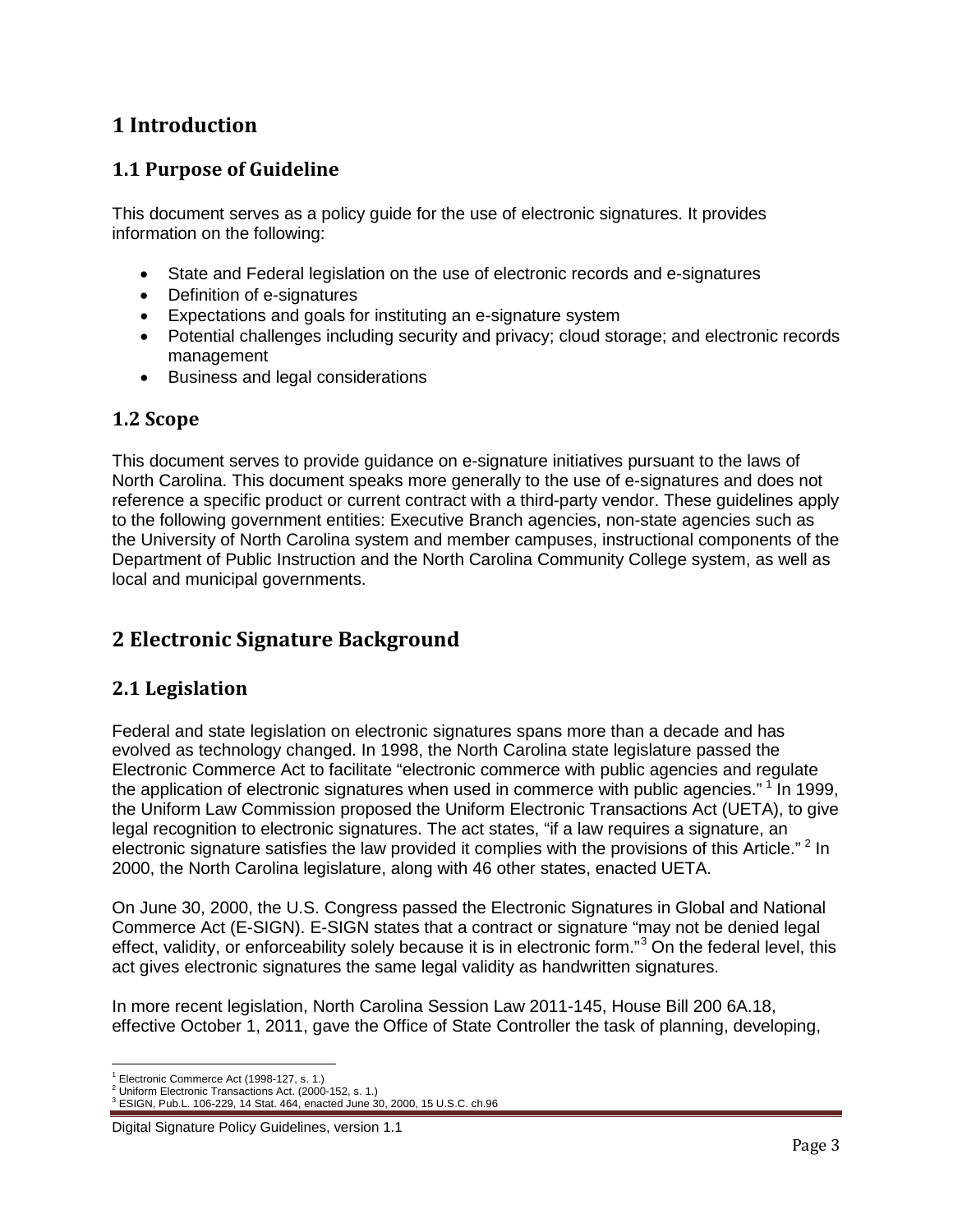and implementing "a coordinated enterprise electronic forms and digital signatures capabilities. In developing this capability, the State Controller shall determine the cost of converting forms to an electronic format, determine priorities for converting forms, and establish milestones for completing this conversion." [4](#page-3-1) The law also states that all executive branch agencies that have already started any electronic forms or digital signature projects would be integrated into the State Controller's initiative.

The State Controller's office formed a workgroup to establish requirements for implementing a digital signature management system and investigate potential providers. Representatives from nine different agencies – DOJ, DOT, DOR, DPS, AOC, DHHS, Sec. of State, Cultural Resources, and Industrial Commission— participate in the Authentication Workgroup.

The workgroup set criteria for digital signatures software. It is necessary that a digital signature:

- Be secure.
- Provide auditable evidence that appropriate processes have been followed.
- Be easily used by individuals for ad hoc signing.
- Integrate with automated business processes.

Details on how digital signatures can meet the criteria above are listed in Section 2.1 *Intended Goals*.

#### <span id="page-3-0"></span>**2.2 Definitions**

**Application Programming Interface (API)**: The programming instructions that allow an application program or web tool (such as an e-signature system) communicate with the operating system or other control program that is attempting to access that application.

**Authentication:** Authentication is the process of verifying that a document or record is genuine or original. In the case of electronic documents, it is the process of confirming a user's identity.

**Cloud Computing:** The National Institute of Standards and Technology (NIST) defines cloud computing as a "model for enabling convenient, on-demand network access to a shared pool of configurable computing resources (e.g., networks, servers, storage, applications, and services) that can be rapidly provisioned and released with minimal management effort or service provider interaction."[5](#page-3-2)

**Digital Signatures**: A complex string of electronic data that is embedded in an electronic document for the purposes of verifying document integrity and signer identity.<sup>[6](#page-3-3)</sup>

**Electronic Signatures**: An electronic sound, symbol, or process attached to, or logically associated with, a record and executed or adopted by a person with the intent to sign the record.[7](#page-3-4)

**Electronic record:** A record created, generated, sent, communicated, received, or stored by electronic means.<sup>[8](#page-3-5)</sup>

 $\overline{\phantom{a}}$ 

<span id="page-3-2"></span><span id="page-3-1"></span><sup>&</sup>lt;sup>4</sup> N.C. Session Law 2011-145 House Bill 200<br><sup>5</sup> Peter Mell and Timothy Grance, *The NIST Definition of Cloud Computing (Draft),* NIST, January 2011. http://csrc.nist.gov/publications/drafts/800-<br>145/Draft-SP-800-145\_cloud

<span id="page-3-4"></span><span id="page-3-3"></span>

<sup>&</sup>lt;sup>6</sup> Uniform Real Property Electronic Recording Act. (2005-391, s. 1.)<br>
<sup>7</sup> ESIGN, Pub.L. 106-229, 14 Stat. 464, enacted June 30, 2000, 15 U.S.C. ch.96<br>  $^8$  Uniform Electronic Transactions Act. (2000-152, s. 1.)

<span id="page-3-5"></span>

Digital Signature Policy Guidelines, version 1.1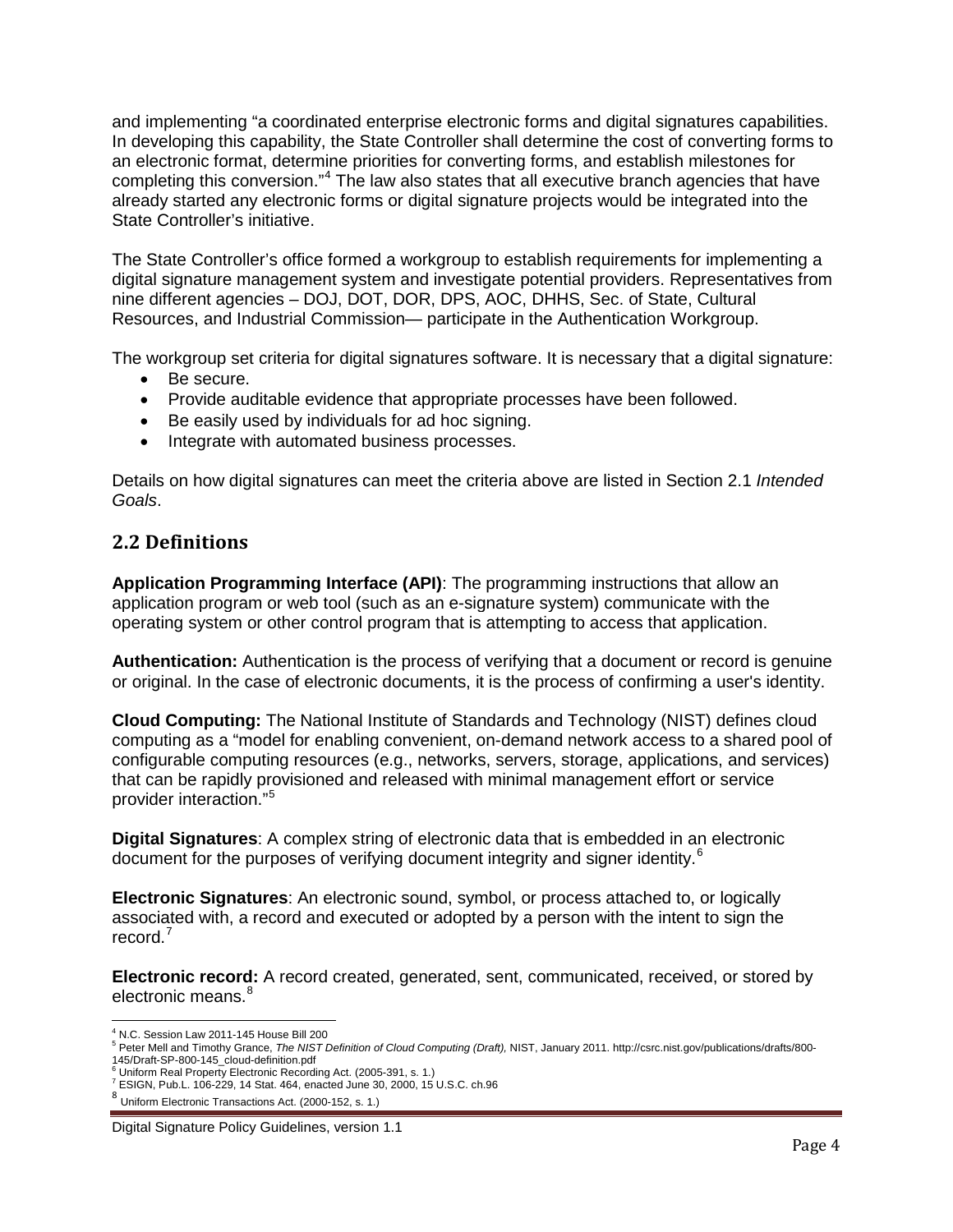**Hash function**: A function that maps a bit string of arbitrary length to a fixed length bit string. Approved hash functions are specified in FIPS 180-3 and are designed to satisfy the following properties:

1. (One-way) It is computationally infeasible to find any input that maps to any new prespecified output, and

2. (Collision resistant) It is computationally infeasible to find any two distinct inputs that map to the same output.<sup>[9](#page-4-1)</sup>

**Metadata**: Metadata is structured information that describes, explains, and/or locates an electronic file. Metadata provides answers to questions like "what is it," "where did it come from," and "who created it?" [10](#page-4-2)

**Private key:** A cryptographic key that is used with an asymmetric (public key) cryptographic algorithm. For digital signatures, the private key is uniquely associated with the owner and is not made public. The private key is used to compute a digital signature that may be verified using the corresponding public key. $11$ 

**Public key:** A cryptographic key that is used with an asymmetric (public key) cryptographic algorithm and is associated with a private key. The public key is associated with an owner and may be made public. In the case of digital signatures, the public key is used to verify a digital signature that was signed using the corresponding private key.<sup>[12](#page-4-4)</sup>

**Records Retention Schedule:** A document that identifies and describes an organization's records, usually at the series level, and provides instructions for the disposition of records throughout their life cycle.<sup>[13](#page-4-5)</sup>

**Software as a Service (SaaS)**: Software applications are remotely owned or managed by the provider and are accessible to users through a client, typically the Internet. The user controls neither the underlying infrastructure nor applications. Examples of SaaS applications include web-based email, iCloud©, GoogleDocs<sup>™</sup>, Dropbox©, and Survey Monkey. <sup>™[14](#page-4-6)</sup>

#### <span id="page-4-0"></span>**2.3 Definition of an Electronic Signature[15](#page-4-7)**

UETA defines an electronic signature as:

"an electronic sound, symbol, or process attached to, or logically associated with, a record and executed or adopted by a person with the intent to sign the record."<sup>[16](#page-4-8)</sup>

The intent of UETA is to create a legal framework that allows agencies to seamlessly integrate electronic processes into transactions that previously had been done on paper. Therefore,

<span id="page-4-8"></span>

Digital Signature Policy Guidelines, version 1.1

<sup>&</sup>lt;sup>9</sup> "FIPS PUB 186-3 Digital Signature Standard (DSS)." National Institute of Standards and Technology, June 2009.  $\overline{\phantom{a}}$ 

<span id="page-4-2"></span><span id="page-4-1"></span>khttp://csrc.nist.gov/publications/fips/fips186-3/fips\_186-3.pdf>. 10 "Metadata as a Public Record in North Carolina: Best Practices Guidelines for Its Retention and Disposition." North Carolina Department of Cultural<br><sup>10</sup>

Resources, Nov. 2010. Web. <http://www.records.ncdcr.gov/guides/Metadata\_Guidelines\_%2020101108.pdf>.<br><sup>11</sup> "FIPS PUB 186-3 Digital Signature Standard (DSS)." National Institute of Standards and Technology.

<span id="page-4-5"></span>

<span id="page-4-4"></span><span id="page-4-3"></span><sup>&</sup>lt;sup>12</sup> FIPS PUB 186-3 Digital Signature Standard (DSS)." National Institute of Standards and Technology.<br><sup>13</sup> "A Glossary of Archival and Records Terminology." Society of American Archivists<br><sup>14</sup> "Best Practices for Cloud Co

<span id="page-4-7"></span><span id="page-4-6"></span><sup>&</sup>lt; http://www.records.ncdcr.gov/guides/cloud\_computing\_final\_20120801.pdf><br><sup>15</sup> Modeled after: "Best Practice Guideline: Electronic Signatures and Records Act (ESRA) Guidelines." New York Office of Information Technology Services. 2007. Web. < http://www.its.ny.gov/policy/G04-001/G04-001.pdf><br><sup>16</sup> ESIGN, Pub.L. 106-229, 14 Stat. 464, enacted June 30, 2000, 15 U.S.C. ch.96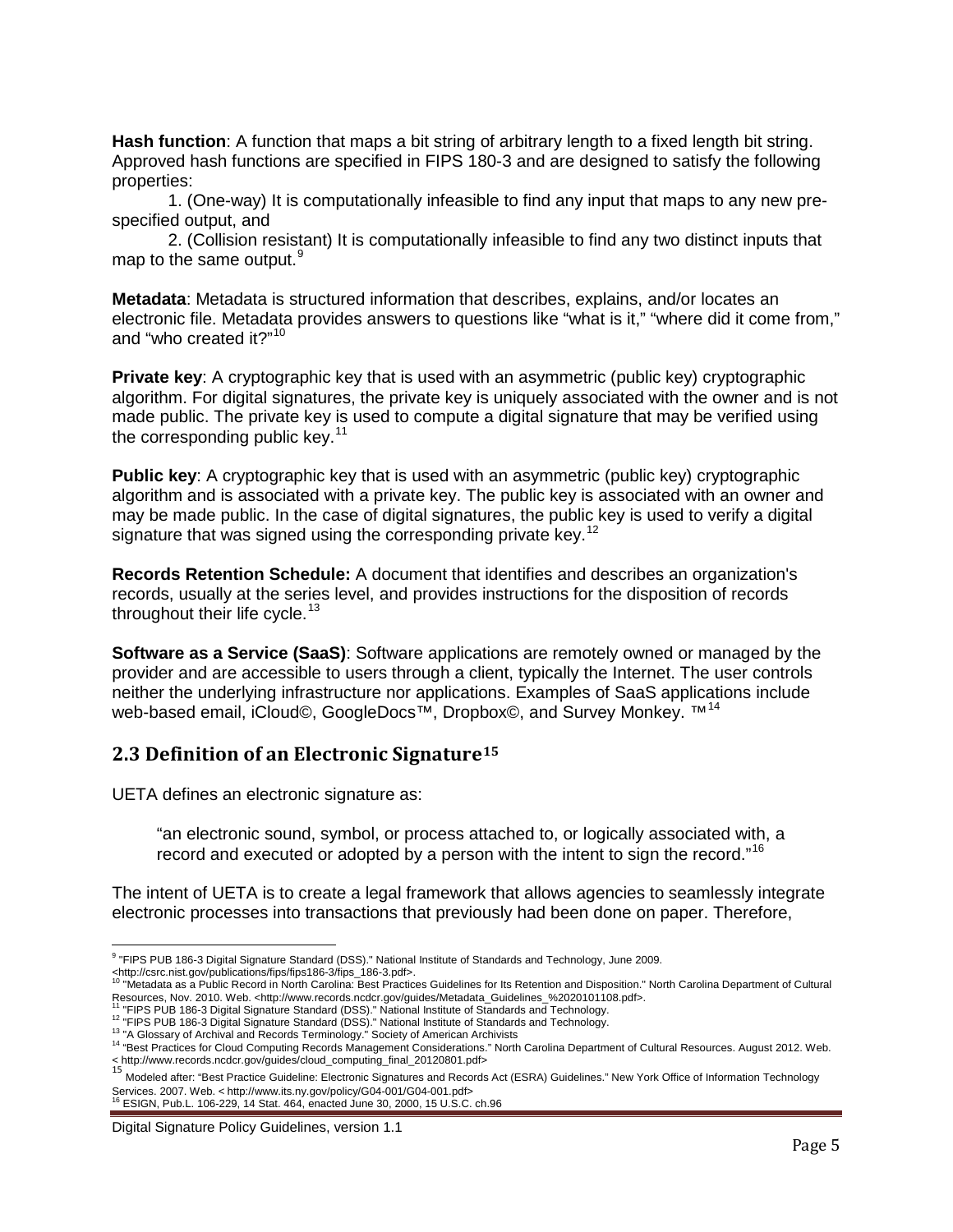UETA's definition of electronic signature allows for a broad spectrum of technologies to be used, which gives the state flexibility when choosing an e-signature vendor. However, UETA does set some parameters on what constitutes an e-signature:

#### *"[A]n electronic sound, symbol, or process"*

An electronic signature can be a wide array of digital objects including a set of keyboard characters used for passwords to a more sophisticated encryption model. It is important to note that a process can serve as an electronic signature. A process is documented when the esignature system creates a virtual historical record of the signer's actions as the signer attaches additional data to the document. Most e-signature systems will use a signing process in conjunction with the use of a digital object such as a PIN or password to authenticate the signer.

#### *"[A]ttached to or logically associated with…"*

This language means that an e-signature becomes part of the electronic record throughout that record's lifecycle, including storage after the transaction has been completed. It is similar to how an ink signature becomes part of a physical paper document and remains on the paper after it's been filed. Linking an e-signature to its electronic record can be done in multiple ways including embedding the signature into the document or maintaining the signature separately but "logically" in a database or index. The electronic signature needs to remain associated with the signed record for as long as the document has a legal effect and until the record can be disposed of based on its retention schedule. The signature is proof of the signer's intent and actions as described in the e-record.

#### *"[E]xecuted or adopted by a person with intent to sign the record."*

A signer should have the same intent in signing an electronic document that he or she would have in signing a paper document with pen. This means it is important for the signer to understand that an electronic document has the same legal weight as a paper document and that the signer intends to carry out whatever is stated in the document.

There are several ways to ensure that a signer understands the document he or she is about to sign:

- Allow the signer to review the entire document before applying an e-signature.
- Let the signer know that an e-signature is being applied.
- Provide a consumer disclosure that outlines the terms of conditions of using the esignature signing system.
- Use electronic documents that are similar in style and format to the documents your agency uses in paper form.
- Place electronic tags indicating where signers need to provide additional information, add initials, or sign.

## <span id="page-5-0"></span>**2.4 Electronic Signature versus Digital Signature**

The terminology "electronic signature" and "digital signature" are often used interchangeably, but the two types of signatures are different. All digital signatures are a type of electronic signatures, but electronic signatures encompass a wide array of signer identification methods beyond just a digital signature. Some common e-signature methods include: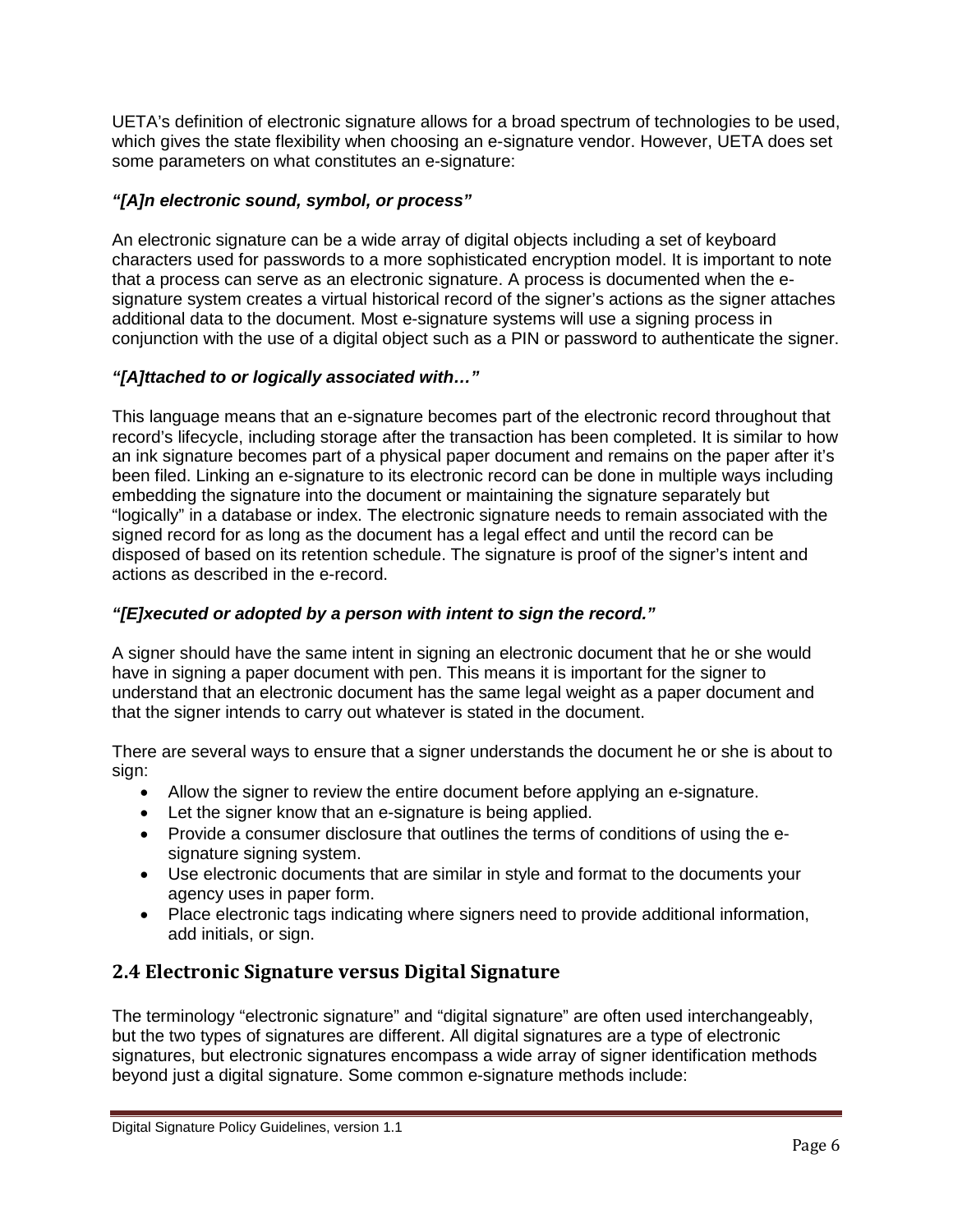- **Click through**: A signer clicks a button to affirm his or her agreement to the contents of a document.
- **Personal Identification Number (PIN) or password:** A signer will provide identifying information to the system, which may include their name and email address. Then the signer will either choose or be given a password or PIN number that will allow them to access the system. Security measures are built into these systems in case the signer forgets their password or PIN.
- **Digitized Signature:** A graphical image of a handwritten signature includes scanned images of ink-and-paper signatures or a signature created using a digital pen and tablet.
- *Public Key Infrastructure (PKI) /Digital Signature:* Additional information below.
- *Biometrics:* A signer's unique physical characteristics that are converted to digital form for interpretation by a computer. Voice patterns, fingerprints, and eye scans are all examples of biometrics.

A digital signature is one type of electronic signature. North Carolina Electronic Recording Standards define a digital signature as "a complex string of electronic data that is embedded in an electronic document for the purposes of verifying document integrity and signer identity."<sup>[17](#page-6-2)</sup> A digital signature authenticates the identity of a user and certifies the secure transfer of electronically-signed documents through public-key cryptography. For more information on public-key cryptography see section 3.1 Security and Privacy. Levels of authentication for digital signatures include *click-to-sign* as well as *higher assurance needs*. Click-to-sign, the most common digital signature, uses ID and password for authentication. Once a document is digitally signed, the document and certificate of completion are locked and changes can no longer be made to the document. Higher assurance needs place higher proof-standards on the document such as voice signatures or biometric handwritten signatures.

## <span id="page-6-0"></span>**3 Expectations for Electronic Signatures**

#### <span id="page-6-1"></span>**3.1 Intended Goals**

- **Security and Legal Compliance:** The e-forms and e-signature system provides a secure method of signing and transferring documents electronically. A document cannot be altered after the signer has completed the e-signature. Additionally, a history of any changes made to the document prior to the signature is kept with the document and cannot be changed or deleted. When digital signatures are used, hash values are attached to the document to verify the authenticity of a document during any transfer for added security.
- **Simplified workflow:** E-signatures eliminate resource-intensive processes that require agencies, citizens, and staff to manually sign documents**.** Features of the e-signature process include automation of simple forms**,** ability to track and review changes, vary the recipient roles, tag signatures; etc.
- **Integration into business processes:** The program must fit into pre-existing business practices, provide automated processes, retrieve documents, use standard APIs, generate reminders and expiration settings, and allow multiple people to view a document and track its progress.

<sup>&</sup>lt;sup>17</sup> North Carolina Electronic Recording Standards. (2005-391, s. 1.) l

<span id="page-6-2"></span>Digital Signature Policy Guidelines, version 1.1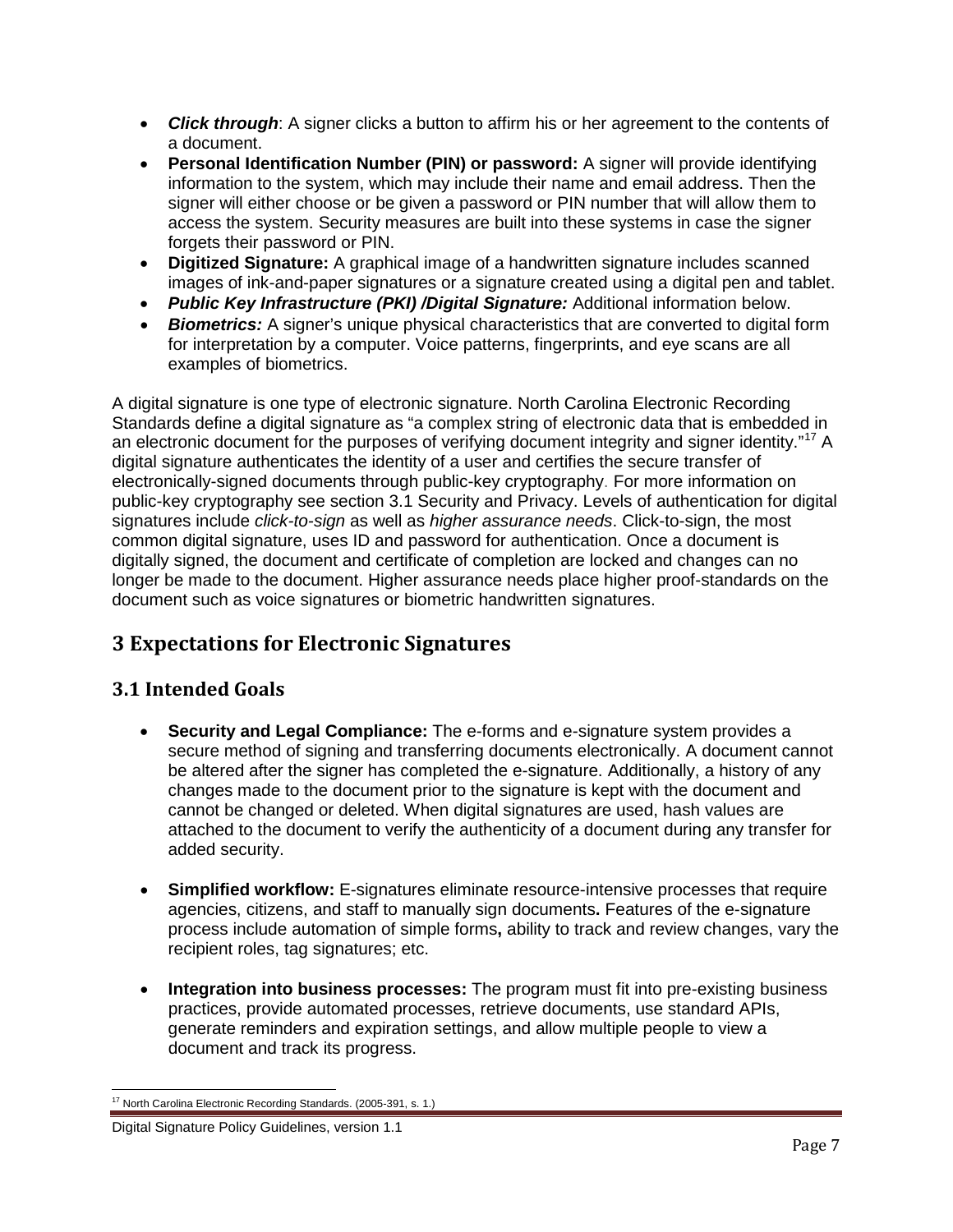- **Cost benefits:** There is a potential cost-savings from not having to print, file, and store paper copies. The State will save also on certified mail, postage, printing, ink, envelopes, and paper.
- **Integrate and utilize SaaS model:** The program must be flexible enough to incorporate the use of Software as a Service (SaaS) e-signature authentication model. This model allows users to automate, send, sign, and return documents inside one program that runs on a cloud platform. Additionally, since the platform is SaaS, the e-signature system can be used with any operating system.

## <span id="page-7-0"></span>**3.2 Eligibility**

The e-signature service offered by the Office of the Information Technology Services to other state agencies is a SaaS e-signature technology. Executive Branch agencies, the University of North Carolina system and member campuses, instructional components of the Department of Public Instruction and of the North Carolina Community College system as well as local and municipal governments are all eligible to participate. Interested groups can contact DocuSign directly to determine how to best implement this software into their daily business practices.

Contact information can be found at: <http://www.its.nc.gov/programs/eForms.aspx>

## <span id="page-7-1"></span>**4 Addressing Challenges**

#### <span id="page-7-2"></span>**4.1 Security and Privacy**

For digital signatures, public-key infrastructure (PKI) cryptography is used to ensure security and validity of transferred documents. A digital signature uses an algorithm to generate and verify itself. The Digital Signature Standard specifies three algorithms—Digital Signature Algorithm (DSA), RSA, and Elliptic Curve Digital Signature Algorithm (ECDSA) approved by the National Institute of Standards and Technology (NIST). Any digital signature software providers should use one of these approved algorithms.

To ensure the authenticity of a digital signature over time, the algorithm is used in two ways: for signature generation and signature verification. When a signature is created, a public and private key are attached to it. The signer is the owner of that unique key pair. To prevent fraudulent signatures, the private key remains known only to the certificate authority which also assures that the same key is not recreated by another digital signature. Additionally, the signed document generates an approved hash function prior to being sent to the verifier.

Once the electronic document and its digital signature are completed and sent; the private and public keys in addition to the hash function will be used to authenticate the document to the verifier. Several assurances take place. First, the algorithm will make sure the public key is a mathematical match to the one attached to the signatory, and that the signer has ownership of both the public and private key for the document. The software will then verify the hash function, the public key, and data message to validate the authenticity of the document and digital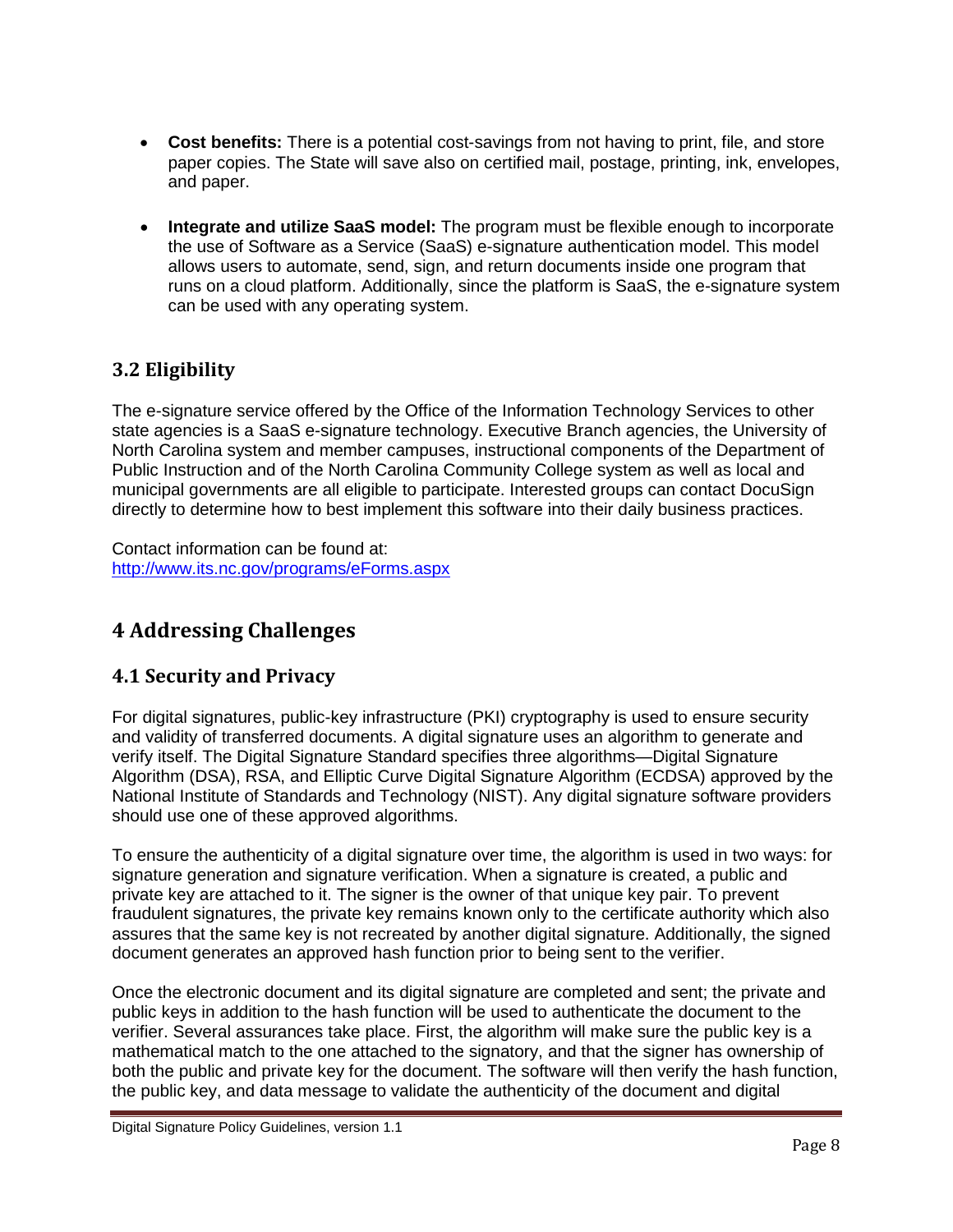signature. This verification will occur automatically and the system will inform the user of the validity of the document.

Other types of e-signatures will have varying degrees of security measures. It is important to become familiar with the security and privacy features of any e-signature system. Additionally, it is important to take extra precaution when sending documents with Social Security numbers and other personal identifying information. General Statute 132- 1.10 states that a state agency cannot "require an individual to transmit the individual's social security number over the Internet, unless the connection is secure or the social security number is encrypted." Documents sent through the electronic signature client will be encrypted; however, every agency should make sure transactions are being made on a secure network especially if there is personal information in the document. Most electronic signature vendors will provide features that can conceal values such as Social Security or credit card numbers from being viewed by other signers. The agency must take all precautions necessary to protect private information.

#### <span id="page-8-0"></span>**4.2 Cloud Storage**

Most e-signature providers have capabilities for clients to manage and store documents in the provider's private cloud. NIST defines cloud computing as a "model for enabling convenient, ondemand network access to a shared pool of configurable computing resources (e.g., networks, servers, storage, applications, and services) that can be rapidly provisioned and released with minimal management effort or service provider interaction." Cloud computing may also be referred to as infrastructure as a service. Typically, service is available on-demand and customers pay for the amount of service they use.

North Carolina has specific laws that dictate the use of cloud computing. According to Session Law 2012-142, House Bill 950; "the wide distribution of information technology facilities across multiple locations causes infrastructure and operational inefficiencies."<sup>[18](#page-8-2)</sup> The law provides for the creation of a private cloud, where all components are state-run and owned. This means that the infrastructure supporting the private cloud must also be located within North Carolina's borders.

By exemption with this service, agencies can choose to store their records with the digital signature vendor or download them onto local servers. Agencies should be aware of the risks of storing documents in a vendor cloud, including breach of security. For more information, consult the *Best Practices for Cloud Computing: Records Management Considerations* at [http://www.ncdcr.gov/archives/ForGovernment/DigitalRecords/DigitalRecordsPoliciesandGuideli](http://www.ncdcr.gov/archives/ForGovernment/DigitalRecords/DigitalRecordsPoliciesandGuidelines.aspx%23cloud) [nes.aspx#cloud](http://www.ncdcr.gov/archives/ForGovernment/DigitalRecords/DigitalRecordsPoliciesandGuidelines.aspx%23cloud)

## <span id="page-8-1"></span>**4.3 Electronic Document and Records Management**

The use of e-signatures and forms will create more transactions that are solely documented and remain electronic records. It is important to remember that all laws applicable to traditional government records are also applicable to electronic records, including public records and retention laws. Therefore, it is essential that sound electronic records management practices are followed. Agencies choosing to use digital signatures should:

 $\overline{\phantom{a}}$ 

<span id="page-8-2"></span> $^{18}$  N.C. Session Law 2011-145 House Bill 200

Digital Signature Policy Guidelines, version 1.1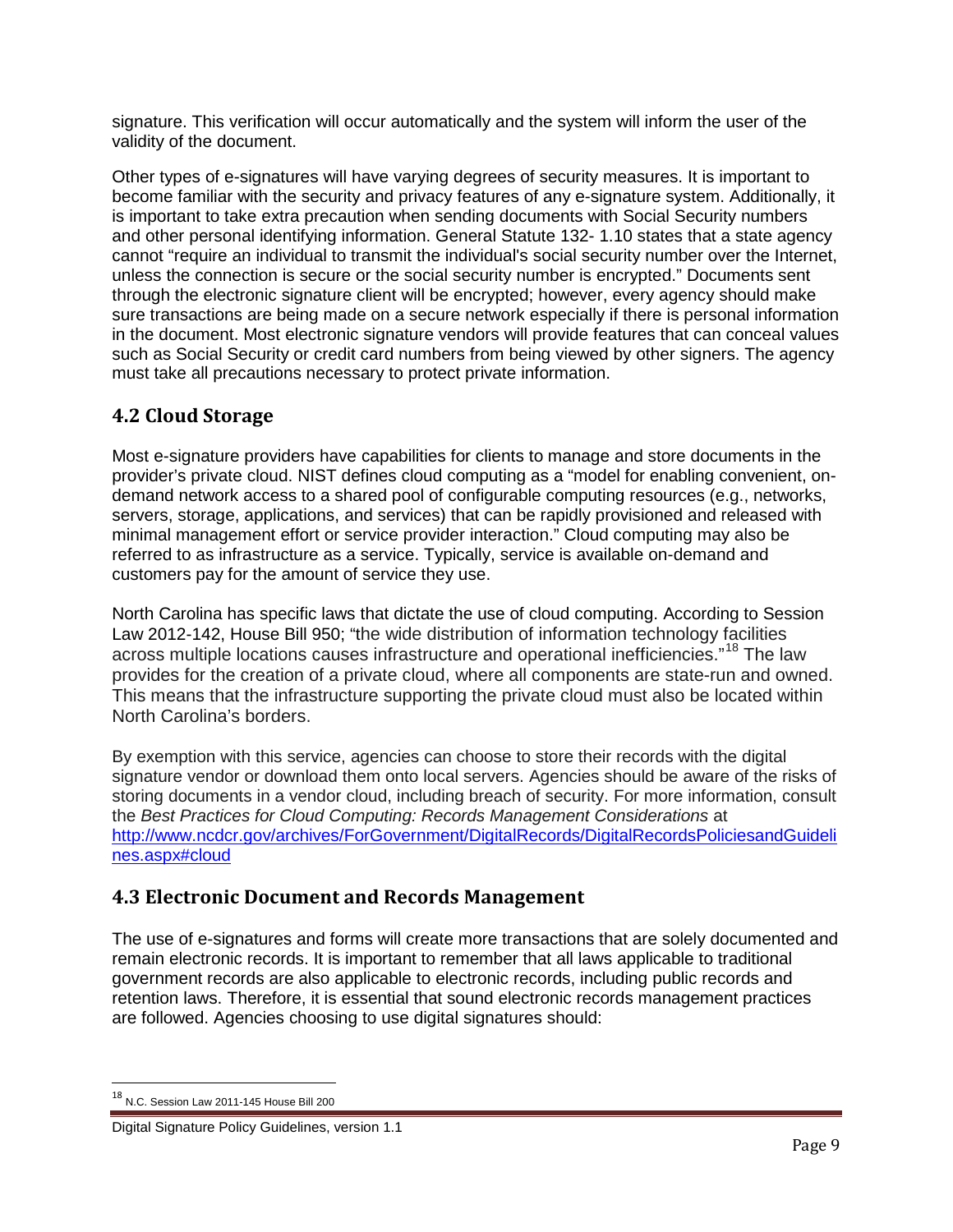- **Choose a consistent and practical file-naming convention**. In the digital signature software client, you will be responsible for keeping both template forms and each completed form organized. There will be a higher volume of digital records to maintain since this process will transfer most paper forms to strictly electronic. To manage the extra volume, save completed forms in a manner that makes them easily recognizable and searchable. For more information, see the Best Practices for File-Naming at [http://www.ncdcr.gov/archives/ForGovernment/DigitalRecords/DigitalRecordsPoliciesand](http://www.ncdcr.gov/archives/ForGovernment/DigitalRecords/DigitalRecordsPoliciesandGuidelines.aspx%23filenaming) [Guidelines.aspx#filenaming.](http://www.ncdcr.gov/archives/ForGovernment/DigitalRecords/DigitalRecordsPoliciesandGuidelines.aspx%23filenaming) Or view instructional videos on file-naming convention at [http://digitalpreservation.ncdcr.gov/tutorials.html.](http://digitalpreservation.ncdcr.gov/tutorials.html)
- **Maintain the associated metadata.** Each electronic form uploaded or created in the digital signature software will have metadata that describes, explains, or locates the form. Metadata can be generated by the system, software, or the user. Examples of metadata include date, time stamp, file title, custom tags, and authors. The system will automatically generate some information such as the time stamp. The creator will be able to add descriptive information including, but not limited to, recipient instructions, transaction numbers, and additional identity check functions. Additionally, the system should create a summary report that includes a certificate of completion, record tracking, IP addresses, time stamps, and other important data that validates the document. This summary report is saved with the document in the digital signature client but can also be downloaded in a zip file with the document to be saved on the state server. To maintain the authenticity of the document it is imperative to save certain metadata fields including date, title or file name, name of the signers, and the time stamp. By saving the summary report with the document, all of this important metadata will be kept. For more information on retaining metadata as a public record, see the following best practices guide:

[http://www.ncdcr.gov/archives/ForGovernment/DigitalRecords/DigitalRecordsPoliciesand](http://www.ncdcr.gov/archives/ForGovernment/DigitalRecords/DigitalRecordsPoliciesandGuidelines.aspx%23metadata) [Guidelines.aspx#metadata](http://www.ncdcr.gov/archives/ForGovernment/DigitalRecords/DigitalRecordsPoliciesandGuidelines.aspx%23metadata)

• **Follow all record retention schedules.** Electronic documents created in the transaction of public business are public records, and are subject to the Public Records Law and need to be retained according to a records retention and disposition schedule. As software and file formats change, it will be impossible to retain the digital signature intact. For records retention purposes, the signature does not need to be maintained; only the metadata documenting that the signature was verified when the transaction occurred. Examples of proving verification include the certificate of completion or summary report that is saved with the e-form. Records with long-term value should be removed from the digital signature client after completion and saved on a state server. When downloading these records, be sure to download the document as well as any envelope information containing the transaction metadata documenting the signature and authenticity. For records with short-term value, the digital client may allow the user to set automatic retention and disposition rules. Before using these automatic features, check with the client account manager to ensure the features will legally fulfill the agency's responsibilities of disposing of records on schedule. For more information on maintaining electronic records, see the online tutorial Managing Electronic Public Records: Recognizing Perils and Avoiding Pitfalls located at

[http://www.records.ncdcr.gov/tutorial\\_erecs\\_20081027/index.html.](http://www.records.ncdcr.gov/tutorial_erecs_20081027/index.html) To find your records retention schedule, please visit (url to be filled in when new website is launched)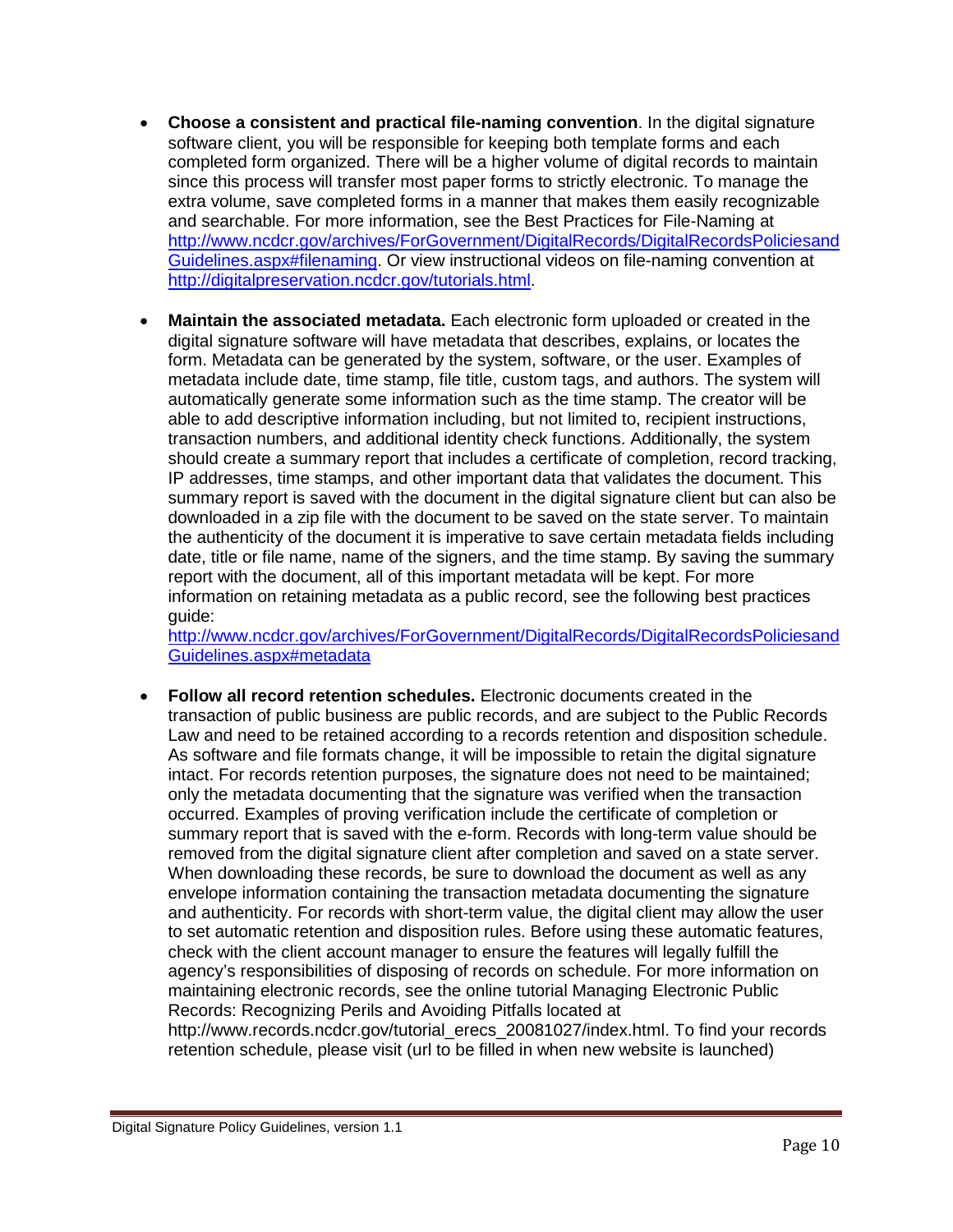## <span id="page-10-0"></span>**5 Business and Legal Considerations**

Before opting into the e-signature system, assess your agency's business and legal requirements. Having a clear understanding of your agency's needs can help make the process of integrating the e-signature system more seamlessly into your day-to-day business transactions.

## <span id="page-10-1"></span>**5.1 Legal Requirements and E-Signature Exceptions**

UETA gives legal authority to e-signatures. Specifically, the law states that "a record or signature may not be denied legal effect or enforceability solely because it is in electronic form." Contracts also may not be denied legal effect if they are formed electronically. The act also states that as long as electronic records satisfy other applicable laws, then an electronic record and e-signature can be used in legal transactions.

Although UETA encompasses most transactions; there are some exceptions to its scope. UETA does not apply to a "law governing the creation and executing of wills, codicils, or testamentary trusts." According to NCGS §66-313, UETA does not apply to the following transactions:

- Any notice of cancellation or termination of utility services, including water, heat, and power
- Any notice of default, acceleration, repossession, foreclosure or eviction, or the right to cure, under a credit agreement secured by, or a rental agreement for, a primary residence of an individual.
- Any notice of the cancellation or termination of health insurance or benefits, excluding annuities.
- Any notice for the recall of a product, or material failure of a product that risks endangering health or safety.
- Any document required to accompany the transportation or handling of hazardous materials, pesticides, or other toxic, or dangerous materials.

If you have any questions about whether any of your electronic documents fall under these exceptions contact your agency's legal counsel.

#### <span id="page-10-2"></span>**5.2 E-Notarized Documents**

The Uniform Electronic Transactions Act provides that if a document requires a signature to be notarized, the requirement is satisfied if the person authorized to perform the notarial act utilizes an electronic signature meeting the requirements of UETA and follows other applicable laws. The Electronic Notary Act in conjunction with the Electronic Notary Administrative Rules provide clear guidance for performing an electronic notary act, registering as an electronic notary, and selecting an approved electronic notarization solution. The notary's signature, all additional signatures, and applicable information must be "attached to or logically associated with the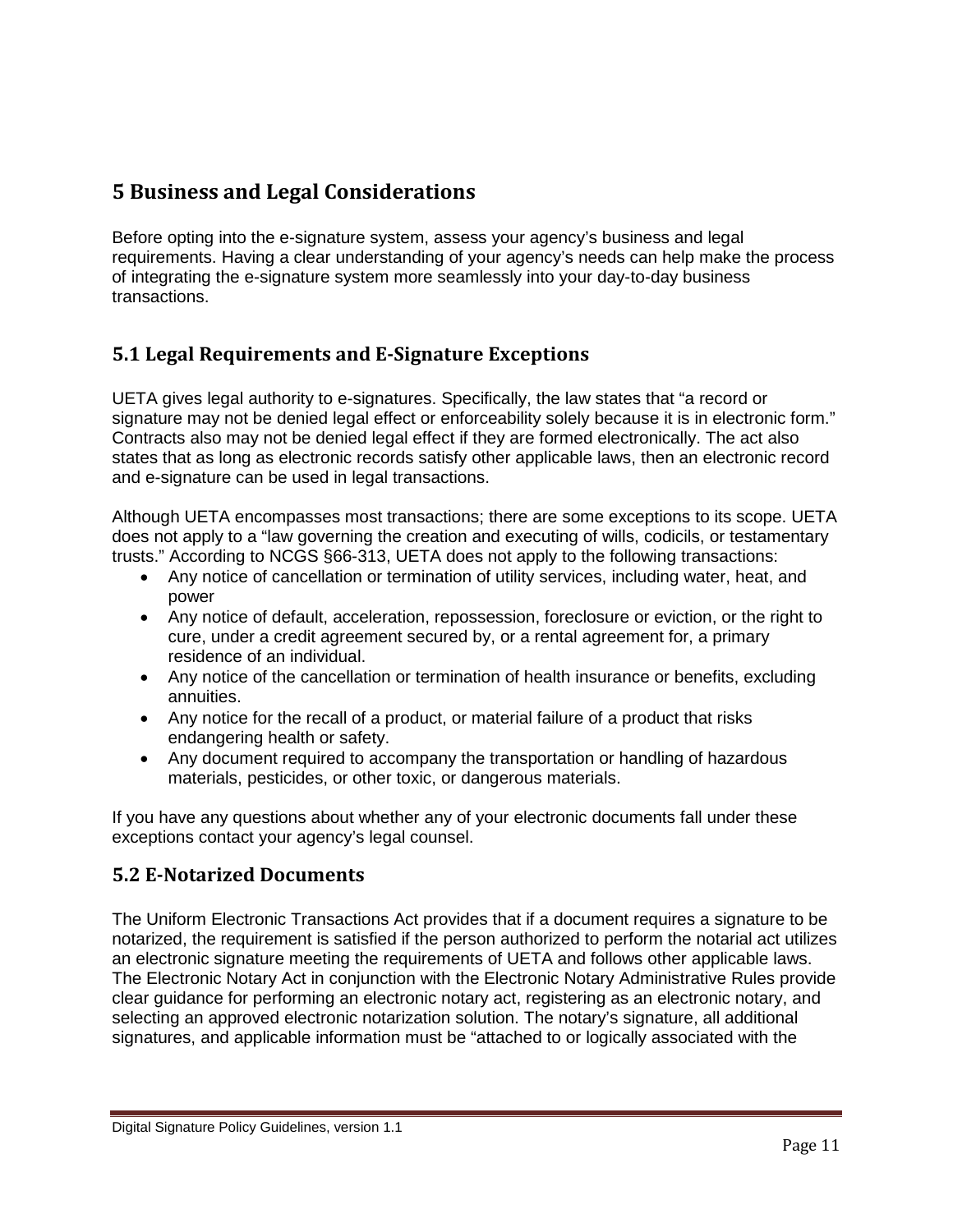signature or record."[19](#page-11-3) For more information on E-Notaries, please visit http://www.secretary.state.nc.us/enotary/thepage.aspx

#### <span id="page-11-0"></span>**5.3 E-Discovery**

Electronic Discovery (E-Discovery) is the legal process of gathering all relevant electronic information from the two parties involved in a lawsuit. Amendments to the North Carolina Rules of Civil Procedure, effective October 1, 2011, make electronically stored information (ESI) and "reasonably accessible" metadata discoverable, including those records saved in the digital signature client.<sup>[20](#page-11-4)</sup> Records saved in the cloud must be accessible for legal purposes making it essential to follow agency record retention schedules. It is the responsibility of the agency to make these records available in the case of litigation; therefore, it is recommended to save records with long-term value to a state-owned server to protect against data destruction or from being accidently overwritten in a third-party client.

#### <span id="page-11-1"></span>**5.4 E-Signatures in Business Transactions**

Not all signed documents are legally mandated, but rather serve as a record of a business transaction. According to the Electronic Commerce Act, e-signatures contained in a transaction "between a person and public agency, or between public agencies shall have the same force and effect as a manual signature."<sup>[21](#page-11-5)</sup>

The Electronic Commerce Act stipulates that an e-signature used in a transaction must have the following attributes:

- It is unique to the person using it;
- It is capable of certification;
- It is under sole control of the person using it;
- It is linked to data in such a manner that if the data are changed, the electronic signature is invalidated; and
- $\bullet$  It conforms to the rules adopted by the Secretary of State<sup>[22](#page-11-6)</sup>

The State Controller's office and accompanying workgroup will ensure that any vendor chosen to provide e-signature services meet these qualifications.

## <span id="page-11-2"></span>**6 Conclusion**

The E-Signature initiative is intended to make state business practices more efficient. The process eliminates the need to print, file, and store paper copies of documents that can now be authenticated digitally and stored electronically either with the vendor or on state servers. Due to the potential high volume of documents being saved solely in electronic format, agencies will have to follow a solid electronic records management plan and consult the State Archives of North Carolina for guidance at www.records.ncdcr.gov.

l

<span id="page-11-3"></span> $^{19}$  Uniform Electronic Transactions Act. (2000-152, s. 1.)<br><sup>20</sup> Kara Millonzi, "Metadata, E-Discovery, and E-Public Records in North Carolina," September 15,

<span id="page-11-4"></span><sup>2011</sup> http://sogweb.sog.unc.edu/blogs/localgovt/?p=5432.<br><sup>21</sup> Electronic Commerce Act (1998-127, s. 1.)

<span id="page-11-6"></span><span id="page-11-5"></span> $\overline{22}$  Ibid.

Digital Signature Policy Guidelines, version 1.1